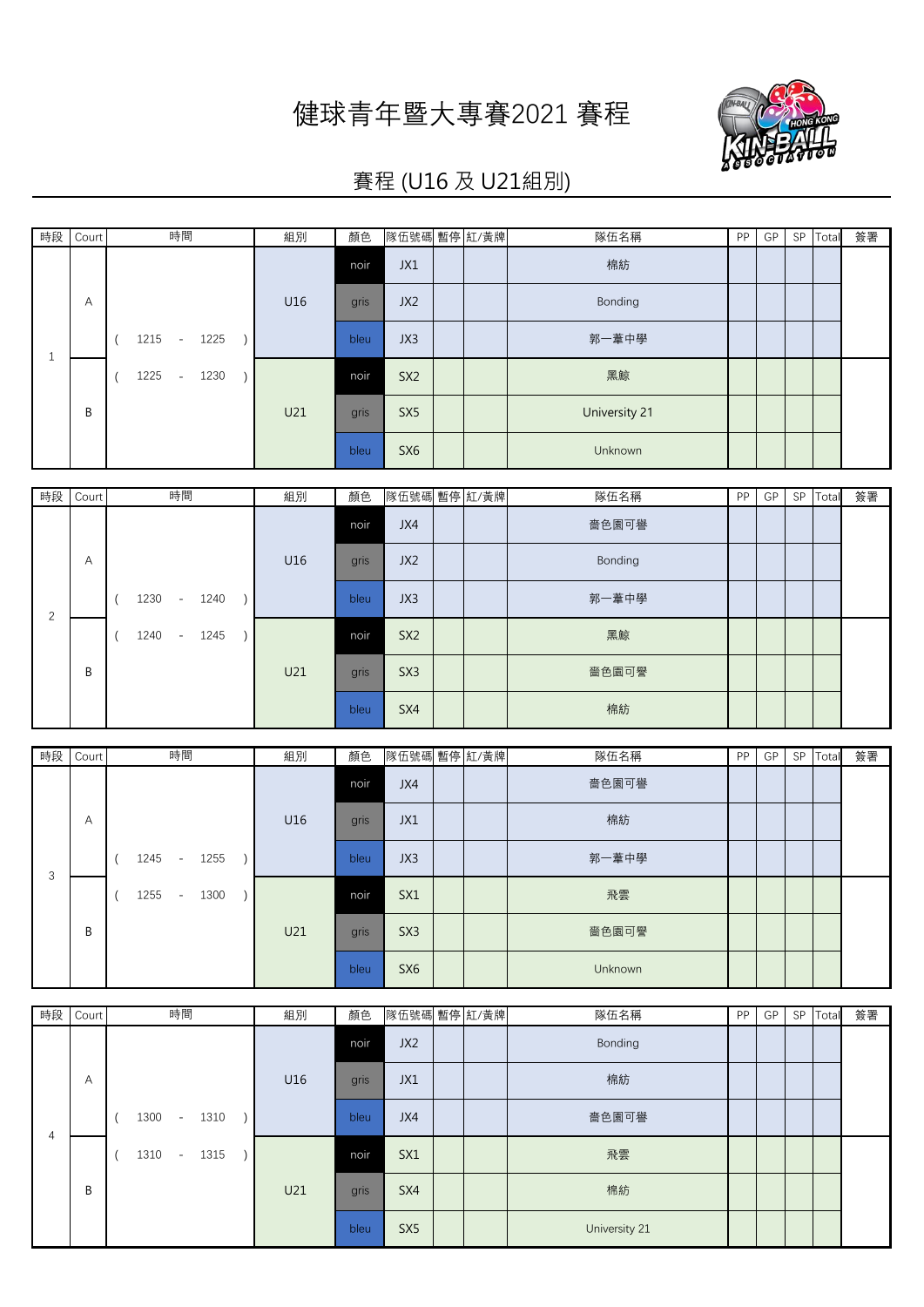| 時段 | Court | 時間                                       | 組別  | 顏色   | 隊伍號碼 暫停 紅/黃牌    |  | 隊伍名稱    | <b>PP</b> | GP | SP | Total | 簽署 |
|----|-------|------------------------------------------|-----|------|-----------------|--|---------|-----------|----|----|-------|----|
|    |       |                                          |     | noir | JX2             |  | Bonding |           |    |    |       |    |
|    | A     |                                          | U16 | gris | JX1             |  | 棉紡      |           |    |    |       |    |
| 5  |       | 1315<br>1325<br>$\overline{\phantom{a}}$ |     | bleu | JX3             |  | 郭一葦中學   |           |    |    |       |    |
|    |       | 1325<br>1330<br>$\overline{\phantom{a}}$ |     | noir | SX <sub>2</sub> |  | 黑鯨      |           |    |    |       |    |
|    | B     |                                          | U21 | gris | SX <sub>3</sub> |  | 嗇色園可譽   |           |    |    |       |    |
|    |       |                                          |     | bleu | SX <sub>6</sub> |  | Unknown |           |    |    |       |    |

| 時段 | Court | 時間                     | 組別  | 顏色   | 隊伍號碼 暫停 紅/黃牌    |  | 隊伍名稱          | <b>PP</b> | GP | SP Total | 簽署 |
|----|-------|------------------------|-----|------|-----------------|--|---------------|-----------|----|----------|----|
|    |       |                        |     | noir | JX2             |  | Bonding       |           |    |          |    |
|    | A     |                        | U16 | gris | JX4             |  | 嗇色園可譽         |           |    |          |    |
| 6  |       | 1330<br>1340<br>$\sim$ |     | bleu | JX3             |  | 郭一葦中學         |           |    |          |    |
|    |       | 1340<br>1345<br>$\sim$ |     | noir | SX <sub>3</sub> |  | 嗇色園可譽         |           |    |          |    |
|    | B     |                        | U21 | gris | SX4             |  | 棉紡            |           |    |          |    |
|    |       |                        |     | bleu | SX <sub>5</sub> |  | University 21 |           |    |          |    |

| 時段 Court | 時間                                       | 組別  | 顏色   | 隊伍號碼 暫停 紅/黃牌    |  | 隊伍名稱          | PP | GP | SP Total | 簽署 |
|----------|------------------------------------------|-----|------|-----------------|--|---------------|----|----|----------|----|
|          |                                          |     | noir | JX4             |  | 嗇色園可譽         |    |    |          |    |
| Α        |                                          | U16 | gris | JX1             |  | 棉紡            |    |    |          |    |
|          | 1345<br>1355<br>$\sim$                   |     | bleu | JX3             |  | 郭一葦中學         |    |    |          |    |
|          | 1355<br>1400<br>$\overline{\phantom{a}}$ |     | noir | SX1             |  | 飛雲            |    |    |          |    |
| B        |                                          | U21 | gris | SX <sub>2</sub> |  | 黑鯨            |    |    |          |    |
|          |                                          |     | bleu | SX5             |  | University 21 |    |    |          |    |

|   | 時段 Court | 時間                                       | 組別  | 顏色   | 隊伍號碼 暫停 紅/黃牌    |  | 隊伍名稱    | <b>PP</b> | GP | SP Total | 簽署 |
|---|----------|------------------------------------------|-----|------|-----------------|--|---------|-----------|----|----------|----|
|   |          |                                          |     | noir | JX4             |  | 嗇色園可譽   |           |    |          |    |
|   | A        |                                          | U16 | gris | JX1             |  | 棉紡      |           |    |          |    |
| 8 |          | 1400<br>1410<br>$\sim$                   |     | bleu | JX <sub>2</sub> |  | Bonding |           |    |          |    |
|   |          | 1410<br>1415<br>$\overline{\phantom{a}}$ |     | noir | SX1             |  | 飛雲      |           |    |          |    |
|   | B        |                                          | U21 | gris | SX4             |  | 棉紡      |           |    |          |    |
|   |          |                                          |     | bleu | SX <sub>6</sub> |  | Unknown |           |    |          |    |